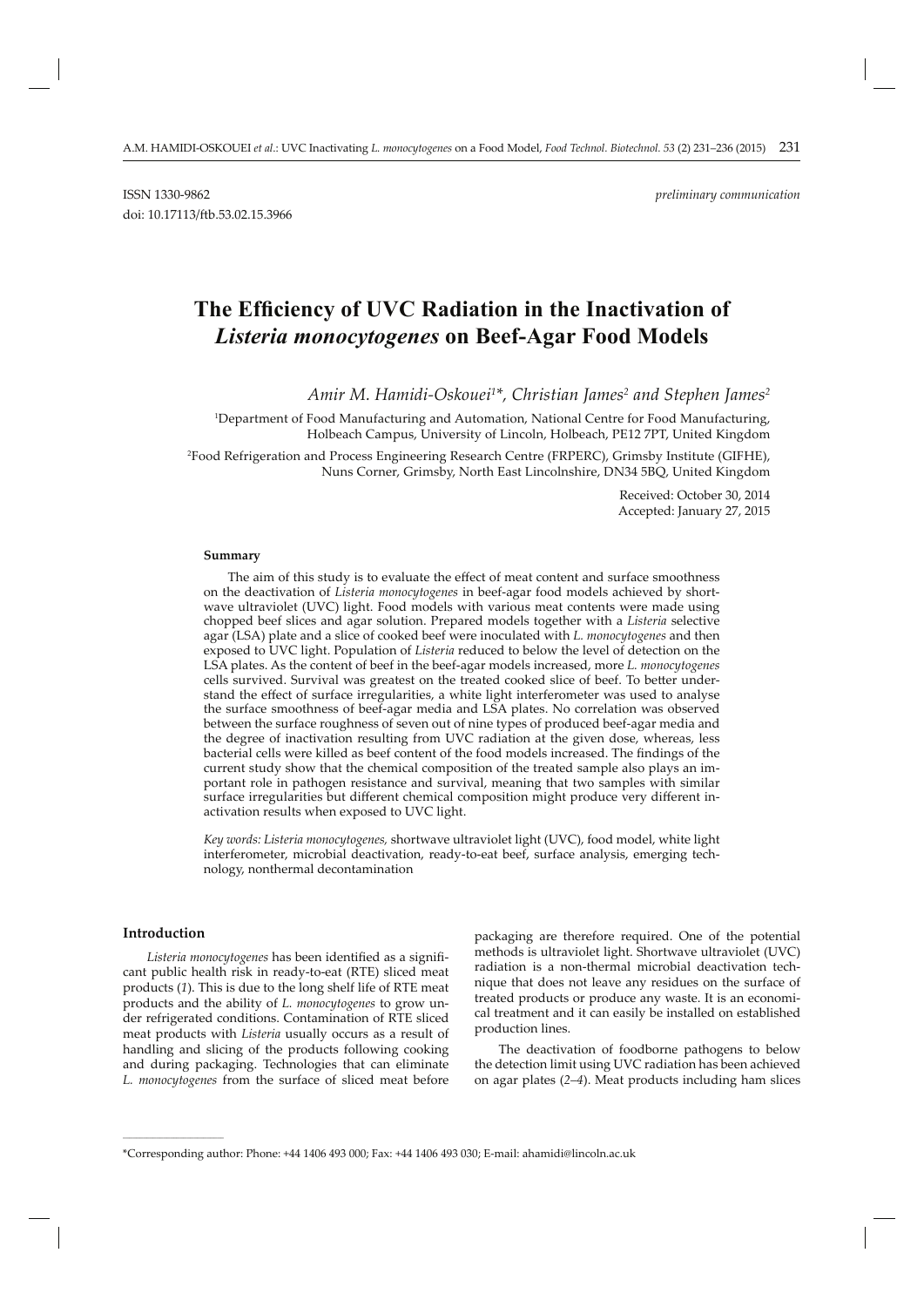$(5)$ , beef slice  $(6)$ , raw salmon  $(7)$ , and chicken breast fillets (*8*) have also been treated by shortwave UV light. However, the results have not been as effective. One reason is believed to be that microorganisms are shielded by the surface irregularities on products such as beef, chicken or ham slices (*2*,*5*,*9–11*). An alternative explanation is that the degree of survival is affected by the chemical composition of the food being treated. Bernbom *et al.* (*12*), in a study of the effect of UVC on *L. monocytogenes* in spent brine, used by the fish industry, concluded that the survival of the *L. monocytogenes* was enhanced by the presence of sodium chloride and organic food material. It was not clear whether this enhancement of survival was due to a physical protection of the cells in the food matrix or because of physiological changes in the attached bacteria, or a combination of both. However, data on the ability of UVC light to deactivate microorganism(s) on foods with different chemical or physical properties is lacking.

This study was carried out to determine whether the eff ectiveness of UVC against *L. monocytogenes* on meat surfaces is influenced by: (*i*) the chemical composition of the sample, (*ii*) surface irregularities of the sample being treated, or (*iii*) both. To achieve this goal, model products (beef-agar media) were prepared with a range of meat contents from 4.8 to 58.3 % (by mass per volume). Controls were produced of *Listeria* selective agar (LSA) and sliced cooked beef. The surface morphology of the beef- -agar media and LSA plates was examined utilising a white light interferometer (WLI), which has not been used for food surface analysis purposes extensively, and the results were correlated with the UVC-deactivation of *L. monocytogenes* on these media. Unfortunately, the WLI could not measure the morphology of the sliced cooked beef sample surface.

# **Materials and Methods**

#### *Medium preparation*

Sliced roast beef was purchased from a local supermarket and chopped into small pieces (approx. 1–2 mm in all dimensions) using a hand held food blender (model 4169; Braun, Zamudio, Spain). An agar base solution was made by the addition of  $1.5$  g of agar powder (Scientific Laboratory Supplies Ltd, Manchester, UK) to 98.5 mL of distilled water. Nine bottles each containing the agar base solution were prepared. Differing amounts of chopped beef were added to the nine bottles to produce suspensions with different beef contents (Table 1). A magnetic stirrer was added to each bottle. The contents of each bottle were mixed on a hot plate stirrer (model 375, VWR; Radnor, PA, USA) for 30 min followed by sterilisation at 121 °C for 15 min in an autoclave (Prestige Medical, Classic bench-top, Blackburn, UK). Stirring was continued for a further 30 min after sterilisation and before pouring the sterile beef-agar mix into sterile Petri dishes. Approximately 20 g of the hot suspension (approx.  $70^{\circ}$ C) was poured into each plate. Four replica plates of each meat mass per volume ratio and *Listeria* selective agar (LSA, CM0856; Oxoid, Hampshire, UK) plates with 0 % (by mass per volume) meat were produced. Care was taken during the pouring process to ensure a consistent volume in each plate with a homogenous distribution of particles and consistent content of the beef in all plates.

| Sample | $(m(beef)/V(agar))/\%$ |
|--------|------------------------|
| A5     | 4.8                    |
| A10    | 9.1                    |
| A20    | 16.7                   |
| A40    | 28.6                   |
| A60    | 37.5                   |
| A80    | 44.4                   |
| A100   | 50.0                   |
| A120   | 54.6                   |
| A140   | 58.3                   |

Table 1. Content of beef in different beef-agar medium samples

The poured plates were left in a refrigerator, operating at approx.  $6^{\circ}C$ , overnight to cool and set. After setting the beef-agar plates were topped up to (40±0.1) g with sterile agar base solution and then returned to the refrigerator for another 3 h. LSA plates containing (40±0.1) g of agar were also poured. During the production of the plates the chopped beef particles settled to the bottom of the plates. The set media were therefore inverted and aseptically inserted into sterile Petri dishes prior to UVC treatment.

# *Inoculation of beef-agar and LSA plates*

An overnight inoculum of *L. monocytogenes* strain ATCC 19111 (purchased from National Centre for Type Cultures, Salisbury, UK) was prepared by adding few colonies from stock culture into 10 mL of tryptone soya broth (casein soya bean digest medium, Oxoid) bottles and incubating at 35  $\degree$ C for (24 $\pm$ 2) h. Beef-agar media and LSA plates were dried at 35 °C for 30 min before inoculation to remove any condensation from the surface. A volume of 0.1 mL of the overnight *L. monocytogenes* inoculum was deposited on top of each plate and spread using a sterile spreader. Four plates of each meat mass per volume ratio (40 plates in total) were inoculated, three of which were exposed to UVC radiation in the next stage and one was used as control sample. The plates were left (lid-on) at an ambient temperature of approx. 22 °C for 60 min to dry and for *L. monocytogenes* to adhere.

# *Inoculation of beef slices*

Using a Petri dish (*r*=5 cm) as a mould, beef slices were cut to have the same exposed surface area (78.5  $\text{cm}^2$ ) as the LSA and beef-agar medium plates. The same *L. monocytogenes* culture and the same inoculation method used for inoculating beef-agar medium and LSA plates were also used to inoculate four beef slices (three for treatment and one as control sample). Before UVC treatment, the inoculated slices were left at ambient temperature of 22 °C for 1 h to air-dry and for *L. monocytogenes* cells to adhere to the surface.

#### *UVC treatment chamber*

The UVC treatment chamber (Fig. 1) consisted of a stainless steel box (75 cm×93 cm×104 cm) with eight germicidal UVC bulbs (TUV PL-L 95 W; Philips, Pabianice,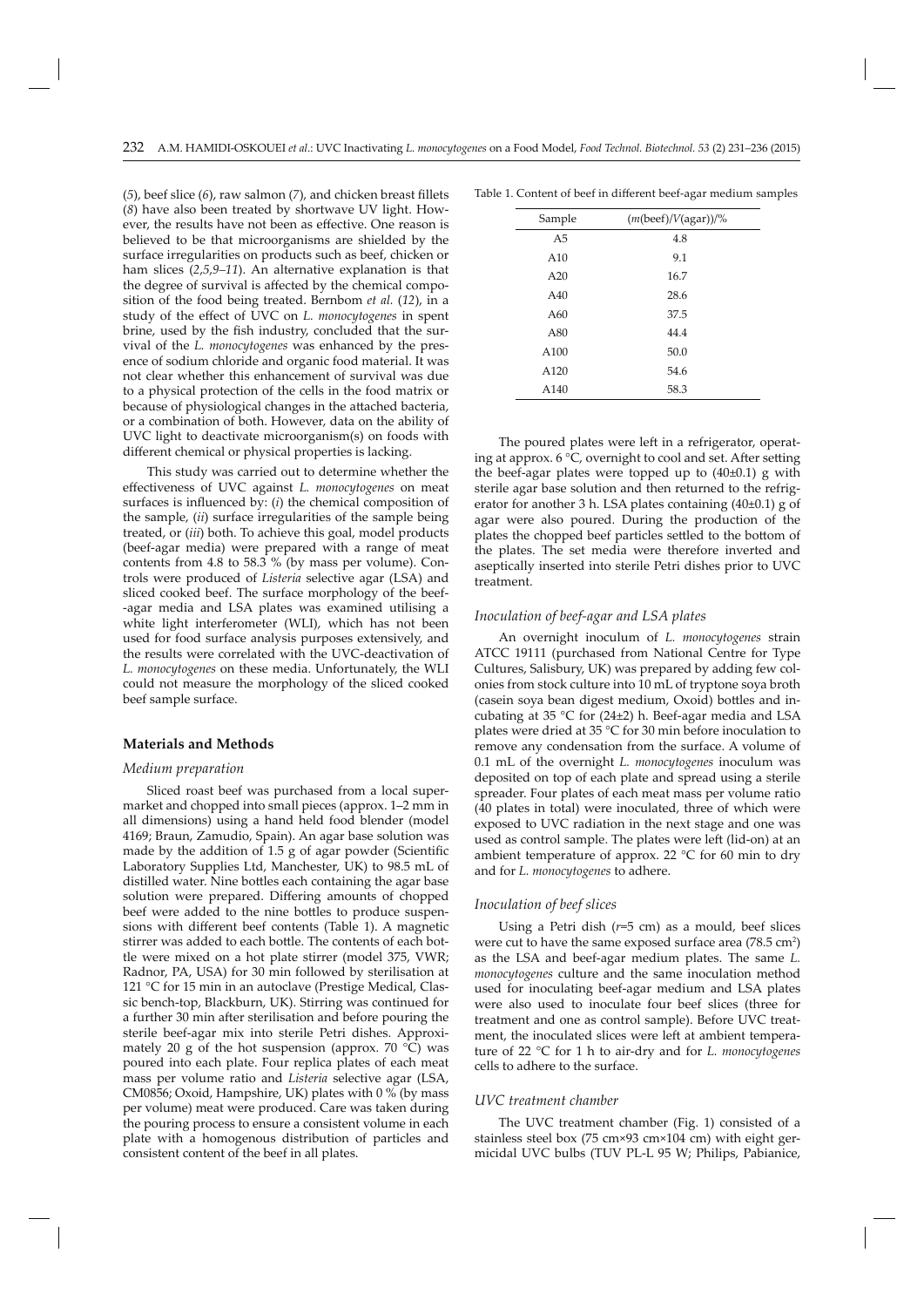

**Fig. 1.** Schematic illustration of UVC treatment chamber

Poland). Four of the bulbs were placed in the top and other four at the base of the box. A welded wire-mesh sample holder with 4 cm<sup>2</sup> grid squares was installed between the emitters. The distance of the sample from the bulbs could be adjusted to achieve different field intensities. The UVC chamber was also equipped with two fans, operated *via* a thermostat, that removed the excess heat produced by UVC emitters, as well as an analogue timer (H3CR; Omron, Milton Keynes, UK), to control treatment time.

# *UVC treatment*

Before each trial, the UVC emitter bulbs were preheated for 10 min to stabilise the UVC emission. The sample support shelf was adjusted to be 5 cm below the upper UVC tubes. UVC peak intensity and dosage (flux) were measured using a digital UV metre (UVICURE**®** Plus II, Eit, Sterling, VA, USA). Preliminary tests showed no significant difference in the measured UVC radiation at different points over the surface of the sample holder tray.

Three inoculated LSA plates were exposed to (195±11) mJ/cm2 of UVC radiation in the treatment chamber. This experiment was repeated for beef slice and beef-agar media with different beef contents (in %, by mass per volume), *i.e.* three samples from each type at a time. Preliminary tests with higher doses reduced the population of *L. monocytogenes* to below the detection limit on most of the samples.

# *Recovery of Listeria monocytogenes from control and treated samples*

After treatment each sample was removed from the Petri dish using a sterile scalpel and transferred aseptically to a filter stomacher bag (Stomacher Bags, 3500 mL; Seward Ltd, Worthing, West Sussex, UK). To each stomacher bag 40 mL of buffered peptone water (BPW, CM0509; Oxoid) were added followed by stomaching (stomacher 400 circulator; Seward Ltd) for 60 s at 300 rpm. Diluting the samples was continued by conducting decimal dilutions in BPW followed by plating 0.1-mL aliquots on LSA plates. The plates were then incubated for 48 h at 35  $^{\circ}C$ , followed by enumeration.

# *Surface topography of the beef-agar media and LSA plates*

To measure the surface roughness of the beef-agar media and LSA plates, a white light interferometer (New View 500; WLI; Zygo Ltd, Middlefield, CT, USA) and MetroPro software (Zygo Ltd) were utilised. A WLI is a machine which provides optical measurement for the depth of the irregularities on the sample surface. The WLI was set up using a ×2.5 Mirau lens with a zoom of ×1.00 and working distance of 10.3 mm. Sa and Ra roughness parameters for tested media were determined using the MetroPro software. Ra is the arithmetic average of the absolute values along a single specified direction, and Sa is the arithmetic average of the absolute values over the whole measured area (*13*).

The surface roughness of each medium was measured in triplicates and 10 Ra values were obtained for the surface of each replicate (30 readings for each sample). Initially, it was not possible to get any reading for the surface of LSA plate using the WLI, as the medium was too transparent. To overcome this, 5 mL of ready-mixed white paint (300 mL; Wilko Colour Time, China) were added to 500 mL of the LSA solution, to make the mix opaque. The solution was then poured into Petri dishes after being mixed properly. The plates were left to set before being studied by WLI. Unfortunately, the WLI instrument was unable to provide any data regarding the surface topography of beef slices possibly due to the inability of the beef slice to reflect light.

Colony forming units (CFU) of *L. monocytogenes* were calculated and then log transformed in Excel (Microsoft Excel, Microsoft Corporation, Redmond, WA, USA). To determine the error bars on the graphs a 95 % confidence level was used. Further statistical analysis of the data to determine any probable significant difference between calculated values was carried out in SPSS (IBM SPSS Statistics v. 19; IBM Company, Armonk, NY, USA) using one- -way analysis of variance (ANOVA) followed by Scheffe's post-hoc test.

# **Results**

# *UVC-deactivation of Listeria monocytogenes on LSA, beef-agar and beef slices*

Initial population of the *L. monocytogenes* on LSA plates, beef-agar medium plates and beef slices was 5.54, 5.89, and 6.19 log CFU/cm<sup>2</sup>, respectively. The detection limit was 1.01 log CFU/cm2 . A UVC radiation dose of (195±11) mJ/cm2 reduced the number of *L. monocytogenes* cells to below the detection limit in all replicates of both LSA and beef-agar media plates with 4.8, 9.1, and 16.7 % (by mass per volume) beef content (Fig. 2). At beef contents above 16.7 % (by mass per volume), the numbers of surviving *L. monocytogenes* tended to increase as the beef content increased (Fig. 2). Over 3 log CFU/cm2 of *L. monocytogenes* cells survived on the beef-agar media with beef contents above 54.6 % (by mass per volume).

The application of a UVC radiation dose of (195±11) mJ/cm2 produced reductions ranging from 2.95 to over 5.53 log CFU/cm<sup>2</sup> on beef-agar media with various meat contents. However, the same dosage on the beef slices only reduced the *L. monocytogenes* numbers from 6.19 to 5.32 log CFU/cm2 , *i.e.* a 0.87 log reduction.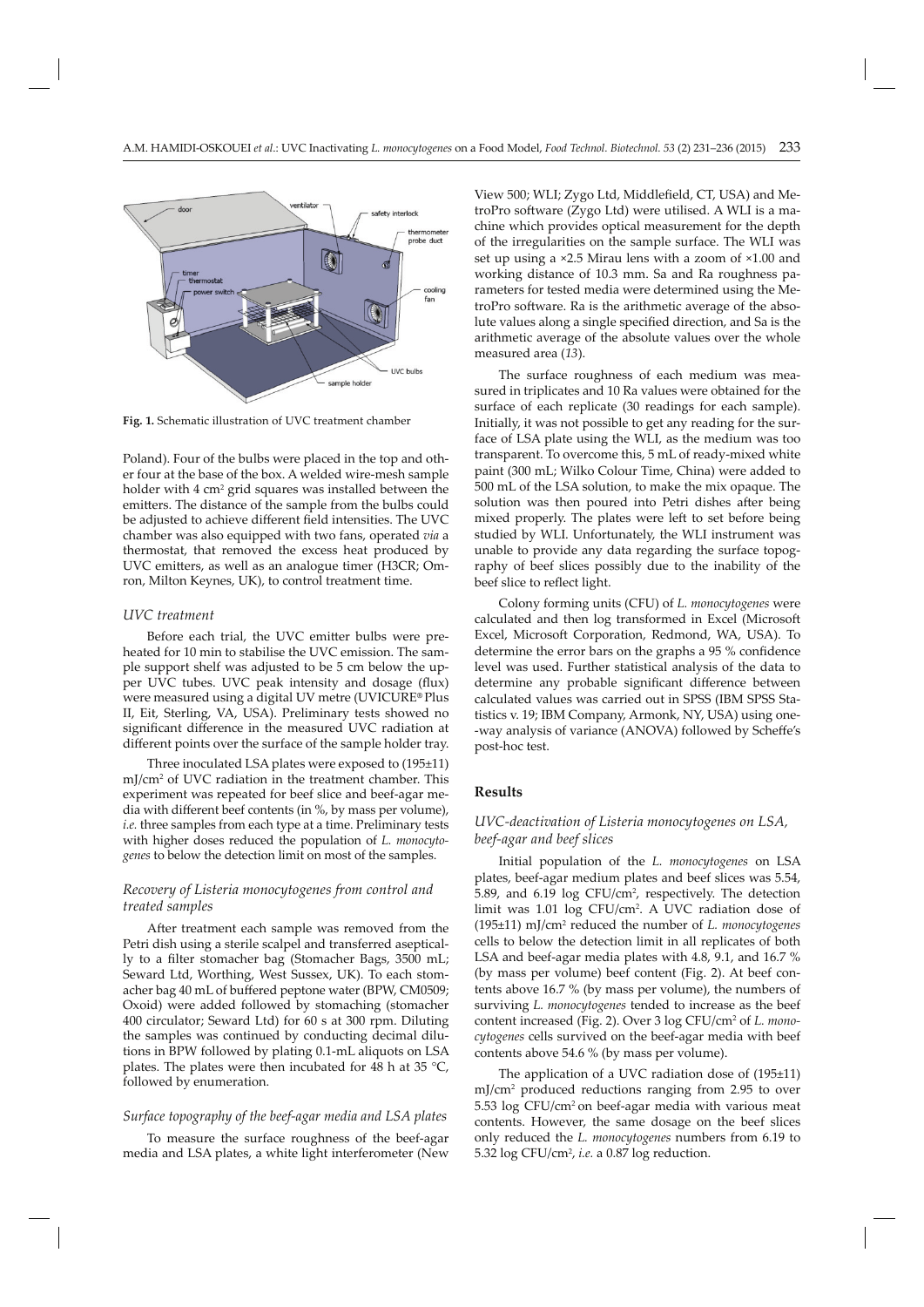

**Fig. 2.** Relationship between beef content in beef-agar media and levels of *L. monocytogenes* after UVC light treatment, and surface roughness (Sa). Beef content of zero represents *Listeria*  selective agar (LSA) plates. Error bars indicate 95 % confidence interval. Detection limit was 1 log CFU/cm2

# *Surface topography of LSA and beef-agar plates*

An example of the pictorial output of the WLI system is shown in Fig. 3. This picture shows the results of surface analysis of beef-agar with 55 % (by mass per volume) beef, provided by the MetroPro software. The average of the Sa (μm) values with 95 % confidence intervals are shown in Fig. 2. The lowest Sa (0.21 μm) value was obtained from the LSA plates, which confirms that, as expected, this sample had the smoothest surface.

An analysis of variance (ANOVA) using IBM SPSS software v. 19 showed that the LSA plates' surfaces were significantly ( $p$ <0.05) smoother than the beef-agar media plates. The Sa values of the beef-agar media plates fluctuated between 0.43 and 0.70 μm. Post-hoc test revealed an appreciable difference ( $p<0.05$ ) between the surface irregularities of medium containing 50 % (by mass per volume) beef and the media with 4.8, 28.6, 37.5 and 44.4 % (by mass per volume) beef content. This increase in the roughness of medium with 50 % (by mass per volume) beef correlates with a decrease in the survival rate of *L. monocytogenes* cells shown in Fig. 2.



**Fig. 3.** Surface morphology of A120 beef-agar medium. Pictures a and b provide 3-dimensional and 2-dimensional drawing of the surface of A120, respectively. Picture c shows a graph which represents information regarding the depth of the surface irregularities over a certain distance (height×distance). Picture c also provides surface roughness (Ra, in μm) value of the surface of the sample along the line drawn in the middle of picture d. Surface roughness over whole measured area (Sa, in μm) values presented in this paper were calculated by averaging 10 Ra readings obtained from drawing 10 random lines over picture d

The survival rate of *L. monocytogenes* improved as the beef content in the media increased. However, although a significant difference was seen between surface roughness of some of the beef-agar media at different beef mass per volume ratios, the WLI analysis did not show a steady enhancement in the general trend of the surface roughness as the survival rate of *L. monocytogenes* increased (R2 =0.24). The relationship between the survival of L. *monocytogenes* after treatment and the Sa value is shown in Fig. 4. No obvious trend was revealed and  $\mathsf{R}^2\left(0.09\right)$  and root mean square error (RMSE) (2.10) values calculated using Microsoft Excel of fit of the trendline on the data show a very poor relationship.



**Fig. 4.** Relationship between the surface roughness (Sa) of beef- -agar media plates and survival rate of *L. monocytogenes*. Root Mean Square Error (RMSE) and  $\mathsf{R}^2$  values are 2.1 and 0.09, respectively. Error bars indicate 95 % confidence interval

# **Discussion**

The results obtained in the current study have shown that the efficiency of UVC in deactivating *L. monocytogenes* cells on the surface of agar plates decreases as the content of meat in the plates is increased.

Due to the impenetrability of UVC light, surface roughness has been suggested to be responsible for shielding microorganisms and hindering their deactivation (*2*,*5*,*11,14–16*). It is known that the physical state of the food plays an important role in other decontamination techniques such as those based on thermal treatments (*17*). Studies using lux gene technologies showed substantial differences in the recovery of *Salmonella typhimurium* DT104 on the chicken surfaces with and without skin after the same heat treatment (18,19). However, no research has previously been conducted on the effect of a measure of surface topography on microbial inactivation by UVC radiation. In this trial beef agar medium plates with various meat contents but similar surface properties were prepared to challenge the impact of 'surface irregularity' factor on UVC treatment process. No correlation was found between the degree of deactivation and the surface roughness of the plates containing 4.8, 9.1, 16.7, 28.6, 37.5, 44.4 and 54.6 % (by mass per volume) beef, as measured by a WLI, thus indicating that, in this case, the degree of effectiveness was more related to the chemical composition.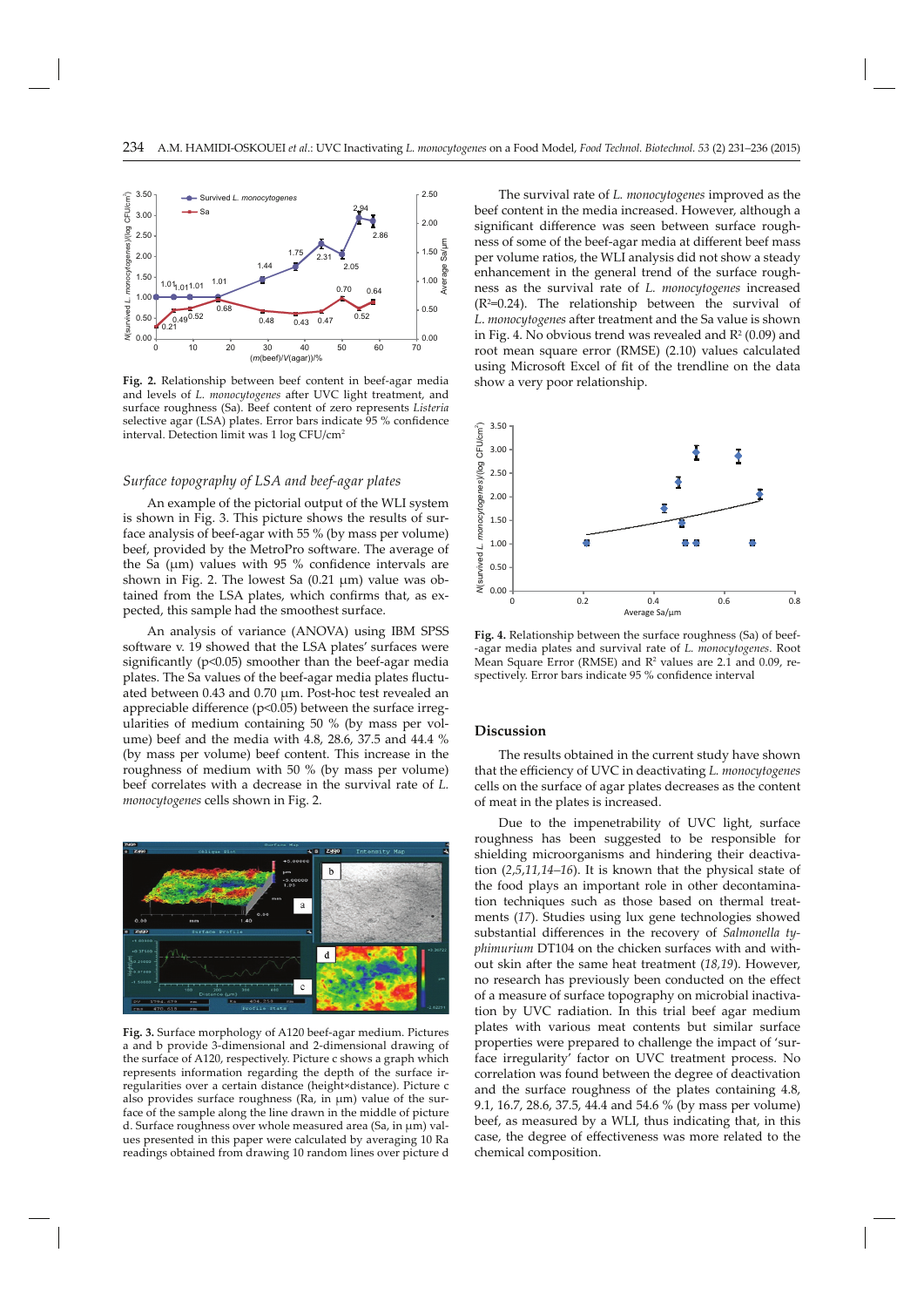Product composition, solid content, colour, starch, and the overall chemistry of the food have been reported to have a key effect on the efficacy of UVC treatments but the effects of these individual factors are not known (20). Organic materials have been known to absorb UVC radiation (*21*). It was speculated by Bernbom *et al.* (*12*) that the presence of sodium chloride and organic materials impacts the efficiency of UVC radiation by absorption of the UVC rays, physical protection of the microorganism, and/ or possible induction of physiological changes in the microorganism, resulting in enhanced survivability.

The presence of organic materials has been found to reduce the efficiency of other microbial decontamination techniques. Oteiza *et al.* (*22*) studied the heat resistance of two strains of *Escherichia coli* following addition of fat and starch to heating menstruum prepared from morcilla (a blood sausage). The authors concluded that when fat or starch contents are increased to obtain better yields, the risk to consumers increases since both components have a protective effect on the thermal inactivation of the microorganisms. In Bermúdez-Aguirre and Barbosa-Cánovas (*23*) study on the inactivation of *L. innocua* by thermo-sonication it was reported that inactivation of *Listeria* cells occurs first in fat-free milk, and that the rate of inactivation decreases with increasing fat content.

WLI is a powerful tool for optically measuring the depth of roughness on the sample surface. This device was, however, unable to analyse the surface topography of beef slice and un-manipulated LSA plates possibly owing to the incapability of such surfaces to reflect light. The fluctuation in the roughness measurement results implies the limitation of this machine in measuring surface imperfections of food products. In this study, no relationship was found between the surface roughness of seven out of nine types of produced beef-agar media and the degree of inactivation resulting from UVC radiation at the given dose. However, this is the first time that the authors have read about this technique being used on a food surface. Further studies need to be carried out using the system on different food surfaces that are known to be amenable to UVC decontamination technologies.

The results of this study show that the effects of the different beef components and their contents on resistance of *L. monocytogenes* against UVC radiation need to be further investigated. In addition, more research needs to be done on the survival characteristics of spoilage or pathogenic microorganisms when exposed to UVC radiation on surfaces with different chemical and physical characteristics.

# **Conclusions**

Although surface irregularities of ready-to-eat meat slices have been reported to account for the limited success of UVC treatments in deactivating microorganisms on such surfaces, the findings of the current study indicate that chemical composition may play a more important role in microbial survival/resistance than surface roughness. This could be through: (*i*) physical protection of the microorganisms, (*ii*) absorption of the UVC wavelengths by the chemical compounds present, or (*iii*) inducing

physiological changes in the microorganisms making them resistant against UVC light. Further studies are required to identify the cause for microbial survival of microorganisms treated with UV on such food surfaces and how the effectiveness of such treatments can be improved.

#### *Acknowledgement*

We would like to acknowledge UV Technology Ltd. and Air Hygiene UK (Bristol) for providing equipment needed for manufacturing UVC treatment chamber.

#### **References**

- *1.* Food Standards Agency. Annual Report of the Chief Scientist 2012/13. London, UK: Food Standards Agency; 2013. http://www.food.gov.uk/
- *2.* Sumner SS, Wallner-Pendleton EA, Froning GW, Stetson LVE. Inhibition of Salmonella typhimurium on agar medium and poultry skin by ultraviolet energy. J Food Prot. 1996; 59(3):319–21.

http://www.ingentaconnect.com/content/iafp/jfp

- *3.* Wong E, Linton RH, Gerrard DE. Reduction of Escherichia coli and Salmonella senftenberg on pork skin and pork muscle using ultraviolet light. Food Microbiol. 1998;15(4):415–23. http://dx.doi.org/10.1006/fmic.1998.0185
- *4.* Yaun BR, Sumner SS, Eifert JD, Marcy JE. Response of Salmonella and Escherichia coli O157:H7 to UV energy. J Food Prot. 2003;66(6):1071–3. http://www.ingentaconnect.com/content/iafp/jfp
- *5.* Chun H, Kim J, Chung K, Won M, Song KB. Inactivation kinetics of Listeria monocytogenes, Salmonella enterica serovar Typhimurium, and Campylobacter jejuni in ready-to-eat sliced ham using UV-C irradiation. Meat Sci. 2009;83:599– 603.

http://dx.doi.org/10.1016/j.meatsci.2009.07.007

- 6. Kaess G, Weidemann JF. Effects of ultraviolet irradiation on the growth of microorganisms on chilled beef slices. Int J Food Sci Technol. 1973;8:59–69. http://dx.doi.org/10.1111/j.1365-2621.1973.tb01689.x
- *7.* Ozer NP, Demirci A. Inactivation of Escherichia coli O157:H7 and Listeria monocytogenes inoculated on raw salmon fillets by pulsed UV-light treatment. Int J Food Sci Technol. 2006; 41:354–60.

http://dx.doi.org/10.1111/j.1365-2621.2005.01071.x

- *8.* Lyon SA, Fletcher DL, Berrang ME. Germicidal ultraviolet light to lower numbers of Listeria monocytogenes on broiler breast fillets. Poult Sci. 2007;86:964-7. http://dx.doi.org/10.1093/ps/86.5.964
- *9.* Bintsis T, Litopoulou-Tzanetaki E, Robinson RK. Existing and potential applications of ultraviolet light in the food industry – a critical review. J Sci Food Agric. 2000;80(6):637–45. http://dx.doi.org/10.1002/(sici)1097-0010(20000501)80:6<637: :aid-jsfa603>3.0.co;2-1
- *10.* Kowalski W. Ultraviolet germicidal irradiation handbook: UVGI for air and surface disinfection. Berlin, Germany: Springer; 2009.
- 11. Haughton PN, Lyng J, Cronin D, Fanning S, Whyte P. Effect of crust freezing applied alone and in combination with ultraviolet light on the survival of Campylobacter on raw chicken. Food Microbiol. 2012;32(1):147–51. http://dx.doi.org/10.1016/j.fm.2012.05.004
- *12.* Bernbom N, Vogel BF, Gram L. Listeria monocytogenes survival of UV-C radiation is enhanced by presence of sodium